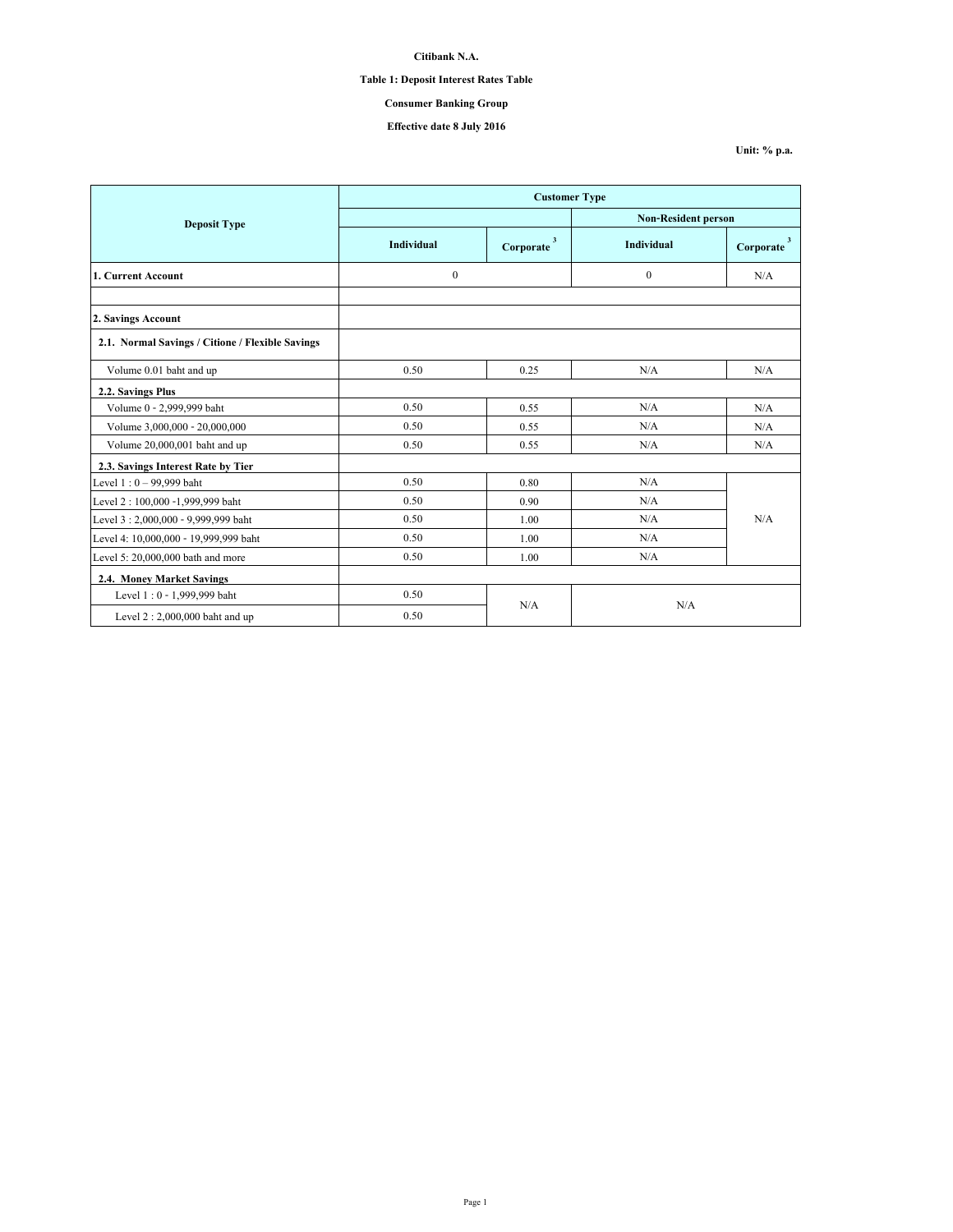# **Table 1: Deposit Interest Rates Table**

# **Consumer Banking Group**

**Unit: % p.a.**

|                                      | <b>Customer Type</b> |                        |                            |                          |  |
|--------------------------------------|----------------------|------------------------|----------------------------|--------------------------|--|
| <b>Deposit Type</b>                  |                      |                        | <b>Non-Resident person</b> |                          |  |
|                                      | Individual           | Corporate <sup>3</sup> | Individual                 | $Corporate$ <sup>3</sup> |  |
| 3. Time Deposit                      |                      |                        |                            |                          |  |
| 3.1 Normal Time Deposit -            |                      |                        |                            |                          |  |
| Minimum opening account 100,000 Baht |                      |                        |                            |                          |  |
| <b>3-Month Tenors</b>                |                      |                        |                            |                          |  |
| Volume 100,000 Baht and up           | 0.70                 | 0.45                   | N/A                        |                          |  |
| <b>6-Month Tenors</b>                |                      |                        |                            |                          |  |
| Volume 100,000 Baht and up           | 0.75                 | 0.50                   | 0.65                       | N/A                      |  |
| 9-Month Tenors                       |                      |                        |                            |                          |  |
| Volume 100,000 Baht and up           | 0.80                 | 0.55                   | 0.70                       | N/A                      |  |
| <b>12-Month Tenors</b>               |                      |                        |                            |                          |  |
| Volume 100,000 Baht and up           | 0.85                 | 0.60                   | 0.75                       | N/A                      |  |
| <b>18-Month Tenors</b>               |                      |                        |                            |                          |  |
| Volume 100,000 Baht and up           | 0.90                 | 0.65                   | 0.80                       | N/A                      |  |
| <b>24-Month Tenors</b>               |                      |                        |                            |                          |  |
|                                      | 0.95                 | 0.70                   | 0.85                       |                          |  |
| Volume 100,000 Baht and up           |                      |                        |                            | N/A                      |  |
| <b>36-Month Tenors</b>               |                      |                        |                            |                          |  |
| Volume 100,000 baht and up           | 1.00                 | 0.75                   | 0.90                       | N/A                      |  |
| <b>48-Month Tenors</b>               |                      |                        |                            |                          |  |
| Volume 100,000 baht and up           | 1.05                 | 0.80                   | 0.95                       | N/A                      |  |
| <b>60-Month Tenors</b>               |                      |                        |                            |                          |  |
| Volume 100,000 baht and up           | 1.10                 | 0.85                   | 1.00                       | N/A                      |  |
| 3.2 Normal Time Deposit Online -     |                      |                        |                            |                          |  |
| Minimum opening account 100,000 Baht |                      |                        |                            |                          |  |
| <b>3-Month Tenors</b>                |                      |                        |                            |                          |  |
| Volume 100,000 Baht and up           | 0.85                 | N/A                    | N/A                        |                          |  |
| <b>6-Month Tenors</b>                |                      |                        |                            |                          |  |
| Volume 100,000 Baht and up           | 0.75                 | 0.50                   | 0.75                       | N/A                      |  |
| 9-Month Tenors                       |                      |                        |                            |                          |  |
| Volume 100,000 Baht and up           | $\rm 0.80$           | 0.55                   | $0.80\,$                   | N/A                      |  |
| <b>12-Month Tenors</b>               |                      |                        |                            |                          |  |
| Volume 100,000 Baht and up           | 0.85                 | 0.60                   | 0.85                       | N/A                      |  |
| <b>18-Month Tenors</b>               |                      |                        |                            |                          |  |
| Volume 100,000 Baht and up           | 0.90                 | 0.65                   | 0.90                       | N/A                      |  |
| <b>24-Month Tenors</b>               |                      |                        |                            |                          |  |
| Volume 100,000 Baht and up           | 0.95                 | 0.70                   | 0.95                       | N/A                      |  |
| <b>36-Month Tenors</b>               |                      |                        |                            |                          |  |
| Volume 100,000 baht and up           | 1.00                 | 0.75                   | 1.00                       | N/A                      |  |
| <b>48-Month Tenors</b>               |                      |                        |                            |                          |  |
| Volume 100,000 baht and up           | 1.05                 | 0.80                   | 1.05                       | N/A                      |  |
| <b>60-Month Tenors</b>               |                      |                        |                            |                          |  |
| Volume 100,000 baht and up           | 1.10                 | 0.85                   | 1.10                       | N/A                      |  |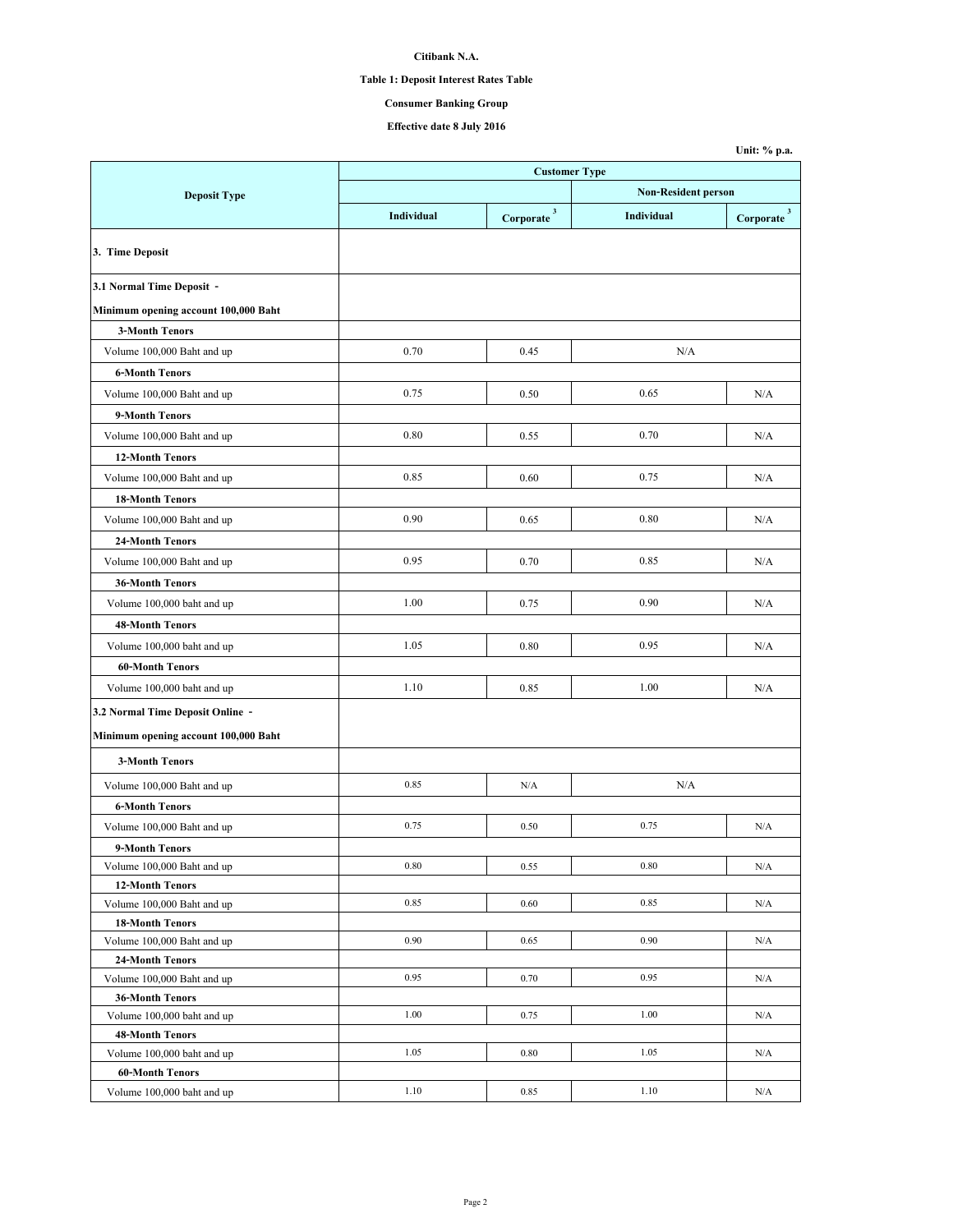# **Table 1: Deposit Interest Rates Table**

# **Consumer Banking Group**

**Unit: % p.a.**

|                                    | <b>Customer Type</b>       |                        |            |                          |
|------------------------------------|----------------------------|------------------------|------------|--------------------------|
| <b>Deposit Type</b>                | <b>Non-Resident person</b> |                        |            |                          |
|                                    | Individual                 | Corporate <sup>3</sup> | Individual | $Corporate$ <sup>3</sup> |
| 3.3 Periodic Time Deposit-         |                            |                        |            |                          |
| <b>Monthly Interest Paid</b>       |                            |                        |            |                          |
| <b>6-Month Tenors</b>              |                            |                        |            |                          |
| Volume 200,000 baht and up         | 0.55                       |                        | N/A        |                          |
| 9-Month Tenors                     |                            |                        |            |                          |
| Volume 200,000 baht and up         | 0.60                       |                        | N/A        |                          |
| <b>12-Month Tenors</b>             |                            |                        |            |                          |
| Volume 200,000 baht and up         | 0.65                       |                        | N/A        |                          |
| <b>18-Month Tenors</b>             |                            |                        |            |                          |
| Volume 200,000 baht and up         | 0.70                       |                        | N/A        |                          |
| 24-Month Tenors                    |                            |                        |            |                          |
| Volume 200,000 baht and up         | 0.75                       |                        | N/A        |                          |
| <b>36-Month Tenors</b>             |                            |                        |            |                          |
| Volume 200,000 baht and up         | 0.80                       |                        | N/A        |                          |
| <b>48-Month Tenors</b>             |                            |                        |            |                          |
| Volume 200,000 baht and up         | 0.85                       |                        | N/A        |                          |
| <b>60-Month Tenors</b>             |                            |                        |            |                          |
| Volume 200,000 baht and up         | 0.90                       |                        | N/A        |                          |
|                                    |                            |                        |            |                          |
| <b>Quarterly Interest Paid</b>     |                            |                        |            |                          |
| <b>12-Month Tenors</b>             |                            |                        |            |                          |
| Volume 200,000 baht and up         | 0.65                       |                        | N/A        |                          |
| <b>18-Month Tenors</b>             |                            |                        |            |                          |
| Volume 200,000 baht and up         | 0.70                       |                        | N/A        |                          |
| <b>24-Month Tenors</b>             |                            |                        |            |                          |
| Volume 200,000 baht and up         | 0.75                       |                        | N/A        |                          |
| <b>36-Month Tenors</b>             |                            |                        |            |                          |
| Volume 200,000 baht and up         | 0.80                       |                        | N/A        |                          |
| <b>48-Month Tenors</b>             |                            |                        |            |                          |
| Volume 200,000 baht and up         | 0.85                       |                        | N/A        |                          |
| <b>60-Month Tenors</b>             |                            |                        |            |                          |
| Volume 200,000 baht and up         | 0.90                       |                        | N/A        |                          |
|                                    |                            |                        |            |                          |
| <b>Semi Annually Interest Paid</b> |                            |                        |            |                          |
| <b>12-Month Tenors</b>             |                            |                        |            |                          |
| Volume 200,000 baht and up         | 0.65                       |                        | N/A        |                          |
| <b>18-Month Tenors</b>             |                            |                        |            |                          |
| Volume 200,000 baht and up         | 0.70                       |                        | N/A        |                          |
| 24-Month Tenors                    |                            |                        |            |                          |
| Volume 200,000 baht and up         | 0.75                       |                        | N/A        |                          |
| <b>36-Month Tenors</b>             |                            |                        |            |                          |
| Volume 200,000 baht and up         | 0.80                       |                        | N/A        |                          |
| 48-Month Tenors                    |                            |                        |            |                          |
| Volume 200,000 baht and up         | 0.85                       |                        | N/A        |                          |
| <b>60-Month Tenors</b>             |                            |                        |            |                          |
| Volume 200,000 baht and up         | 0.90                       |                        | N/A        |                          |
|                                    |                            |                        |            |                          |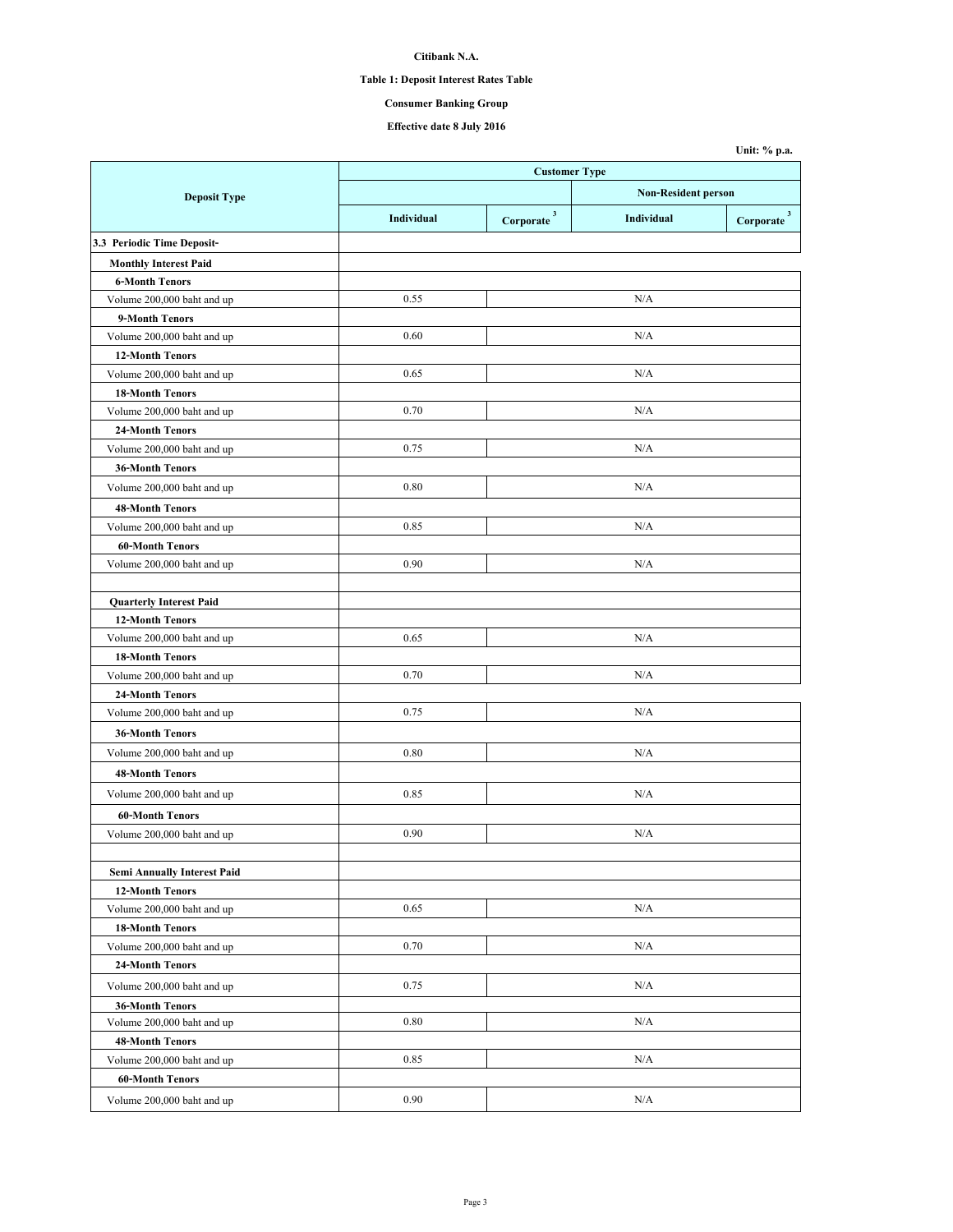# **Table 1: Deposit Interest Rates Table**

# **Consumer Banking Group**

|                               |                      |                           |                            | Unit: % p.a.   |  |
|-------------------------------|----------------------|---------------------------|----------------------------|----------------|--|
|                               | <b>Customer Type</b> |                           |                            |                |  |
| <b>Deposit Type</b>           |                      |                           | <b>Non-Resident person</b> |                |  |
|                               | <b>Individual</b>    | $\mathbf{3}$<br>Corporate | Individual                 | 3<br>Corporate |  |
| <b>Annually Interest Paid</b> |                      |                           |                            |                |  |
| 24-Month Tenors               |                      |                           |                            |                |  |
| Volume 200,000 baht and up    | 0.75                 |                           | N/A                        |                |  |
| <b>36-Month Tenors</b>        |                      |                           |                            |                |  |
| Volume 200,000 baht and up    | 0.80                 |                           | N/A                        |                |  |
| <b>48-Month Tenors</b>        |                      |                           |                            |                |  |
| Volume 200,000 baht and up    | 0.85                 |                           | N/A                        |                |  |
| <b>60-Month Tenors</b>        |                      |                           |                            |                |  |
| Volume 200,000 baht and up    | 0.90                 |                           | N/A                        |                |  |
|                               |                      |                           |                            |                |  |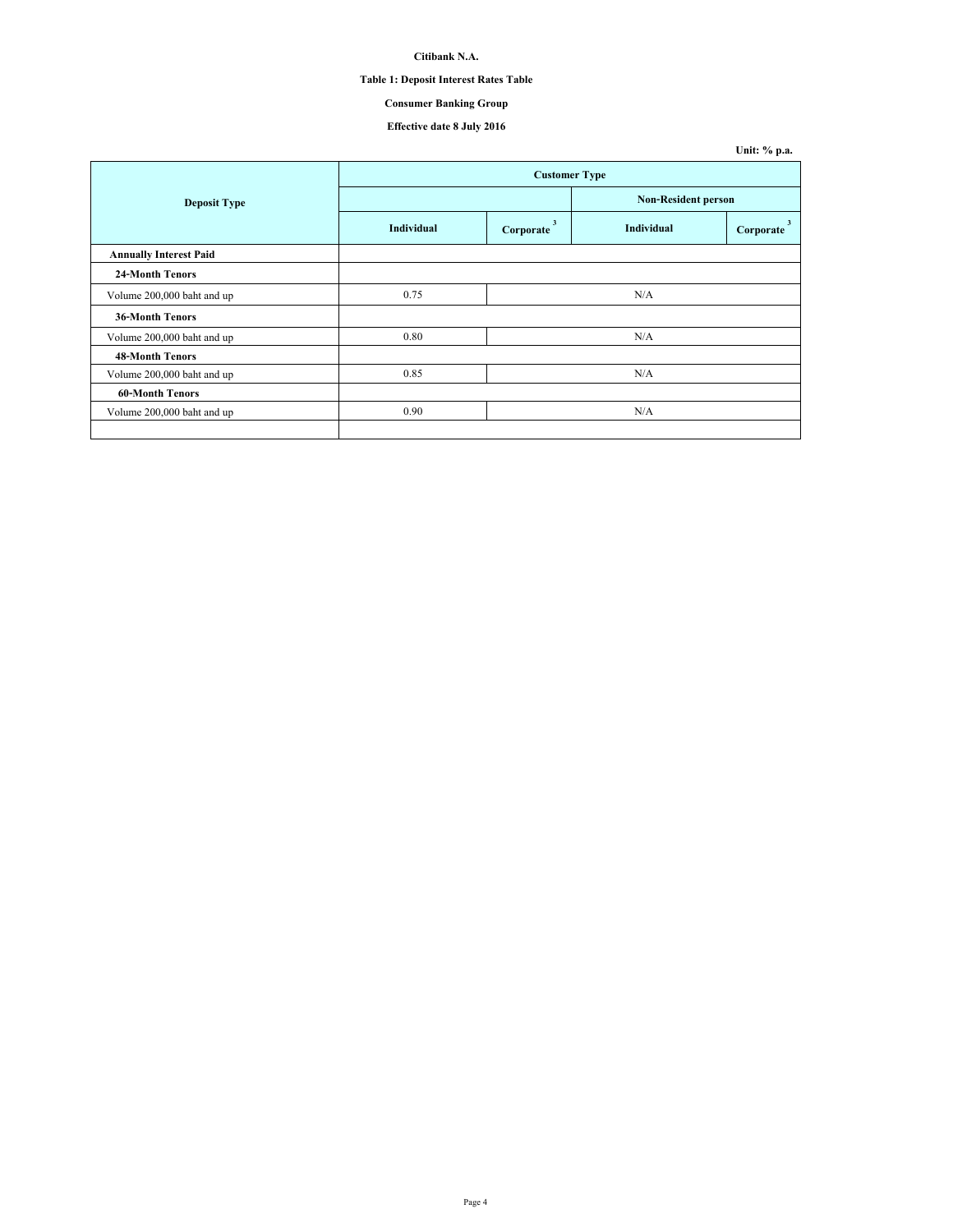# **Table 1: Deposit Interest Rates Table**

# **Consumer Banking Group**

|                                            |                            |                          |            | Unit: % p.a.           |  |
|--------------------------------------------|----------------------------|--------------------------|------------|------------------------|--|
|                                            | <b>Customer Type</b>       |                          |            |                        |  |
| <b>Deposit Type</b>                        | <b>Non-Resident person</b> |                          |            |                        |  |
|                                            | <b>Individual</b>          | $\mathbf 3$<br>Corporate | Individual | Corporate <sup>3</sup> |  |
| 3.4 Flexible Time Deposit Enhancement      |                            |                          |            |                        |  |
| Minimum opening account 200,000 Baht       |                            |                          |            |                        |  |
| <b>3-Month Tenors</b>                      |                            |                          |            |                        |  |
| Volume 200,000 baht and up                 | 0.40                       |                          | N/A        |                        |  |
| <b>6-Month Tenors</b>                      |                            |                          |            |                        |  |
| Volume 200,000 baht and up                 | 0.45                       |                          | N/A        |                        |  |
| 9-Month Tenors                             |                            |                          |            |                        |  |
| Volume 200,000 baht and up                 | 0.50                       |                          | N/A        |                        |  |
| <b>12-Month Tenors</b>                     |                            |                          |            |                        |  |
| Volume 200,000 baht and up                 | 0.55                       |                          | N/A        |                        |  |
| <b>18-Month Tenors</b>                     |                            |                          |            |                        |  |
| Volume 200,000 baht and up                 | 0.60                       |                          | N/A        |                        |  |
| 24-Month Tenors                            |                            |                          |            |                        |  |
| Volume 200,000 baht and up                 | 0.65                       |                          | N/A        |                        |  |
|                                            |                            |                          |            |                        |  |
| 3.5 Time Deposit with Mutual Fund          |                            |                          |            |                        |  |
| Minimum opening account 1,500,000 Baht and |                            |                          |            |                        |  |
| Maximum at 50,000,000 Baht                 |                            |                          |            |                        |  |
| 3-Month Tenors with Money Market mutual    |                            |                          |            |                        |  |
| fund                                       |                            |                          |            |                        |  |
| Volume 1,500,000 baht to 50,000,000 baht   | 1.50                       |                          | N/A        |                        |  |
| 3-Month Tenors with Non-Money Market       |                            |                          |            |                        |  |
| mutual fund                                |                            |                          |            |                        |  |
| Volume 1,500,000 baht to 50,000,000 baht   | 2.00                       |                          | N/A        |                        |  |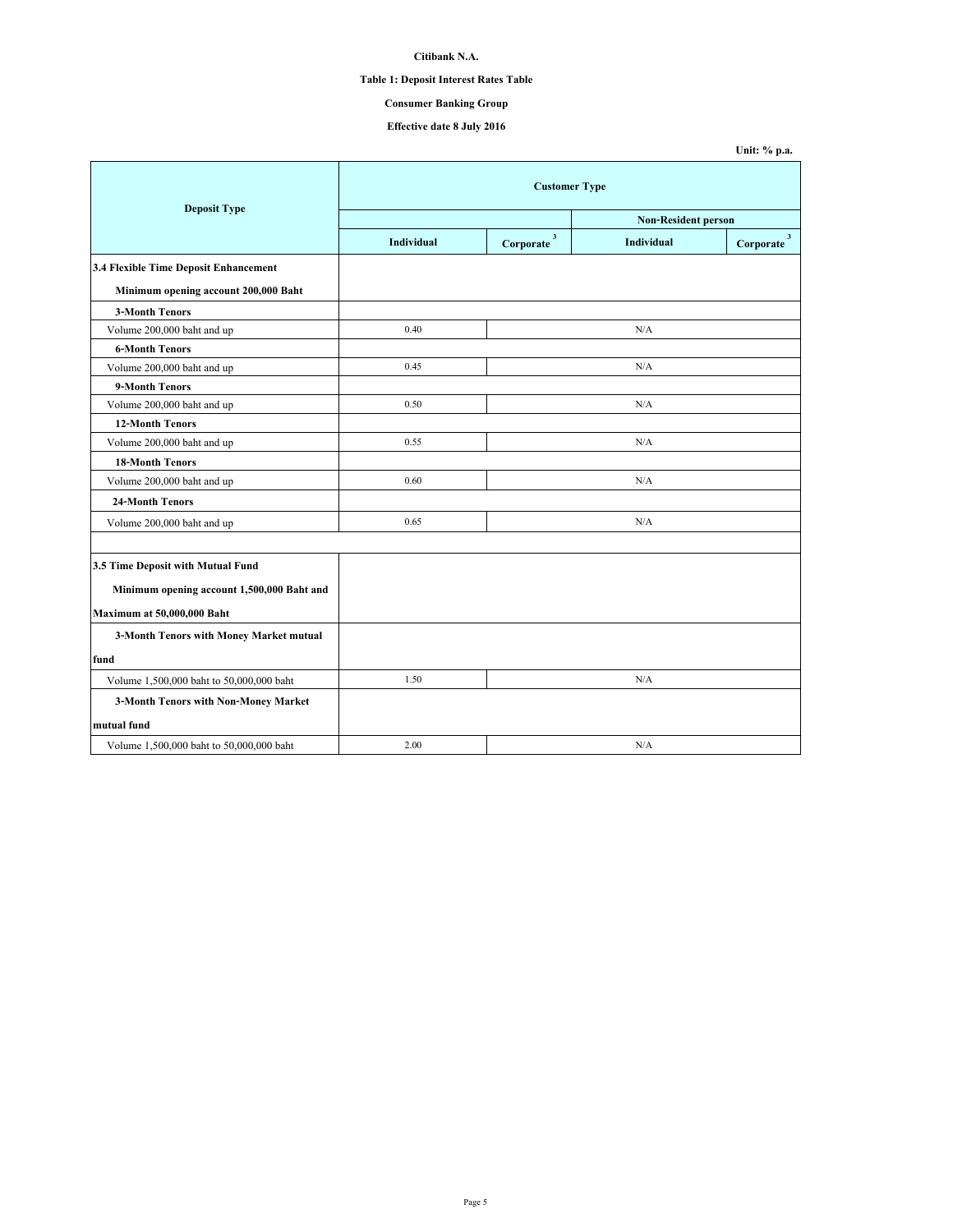#### **Table 1: Deposit Interest Rates Table**

### **Consumer Banking Group**

### **Effective date 8 July 2016**

**Unit: % p.a.**

#### **Remark :**

**Terms and conditions for interest payment.**

- o This table is only for Consumer banking
- o For the case that customer opens Current Account or Savings Account, which are the accounts that Citibank specially services on
- Saturday Sunday with the deposit in cash via Cash Deposit Machine as the bank does not provide Teller Counter services, or in case
- the customer deposit in cheque, Citibank will post the ledger and start to calculate the interest for the mentioned amount on the next business

 day of the normal banking days on Monday - Friday. In case of the deposit in cheque, the amount will be effective only if the cheque is completely cleared.

o In case of withdrawal before maturity for Normal Time Deposit, Periodic Time Deposit and Flexible Time Deposit Enhancement,

the interest rate will pay according to the condition, or subject to Management Approvals.

- o Terms and conditions for Normal Time Deposit and Periodic Time deposit in case of withdrawal before maturity are as followings:
	- o Deposit length of less than 3 months: No interest payment.
	- o Deposit length of 3 months or more: Citibank will pay interest, based on savings account interest rate on the withdrawal date, but not more than 1% p.a. For accounts with periodic interest payment, Citibank will deduct the excess interest rates paid from the principal amount.
	- o Interest payments are exempted for corporate accounts with withdrawals before the time deposit maturity.
- o Interest rate calculations for time deposits are based on non-accumulated interest calculations.
- o For non-resident THB accounts, Citibank will not pay interest rates for all THB saving accounts.
- o For non-resident THB accounts, Citibank will open only Normal Time deposit accounts with 6-month tenors or longer.
- o For Savings Plus accounts, the T&C are the same and referred to the Normal Savings account with effect from 23 July 2012 and onwards, following the terms and conditions on the account opening date.
- o For Online Time Deposit opening, it means that you have reviewed and decided to open this Time Deposit and allowed Citibank to refer to your account opening documents and signature from your existing current account or saving account as reference and evidence for opening this Time Deposit with no exception.
- o Opening of Time Deposit online transaction is available 24 hours. However, the online transaction that has been made after 10:00 p.m. of business days or the online transaction that has been made on weekends or on public holidays will be treated as the transaction with the quoted interest rate of the next business day transaction.
- o Terms and Conditions for Flexible Time Deposit Enhancement are as followings:
	- o To enable the facility to partially withdraw cash through remote channel, customer is required to open new savings account.
	- o For the partial withdrawal within 1 month from deposit date, zero percent interest rates will be given.
	- o For partial withdrawal after 1 month or longer, will receive early break interest rate of normal savings interest rate on the withdrawn date.
	- The remaining balance at maturity earns originally agreed interest rate.

o The aforementioned provisions of Flexible Time Deposit Enhancement are as informed which will be effective as follows:

- (a) on May13, 2009 with respect to the customers who open an Flexible Time Deposit Enhancement Account from May 13, 2009 onwards; and
- (b) on June 13, 2009 with respect to the customers who opened an Flexible Time Deposit Enhancement Account before May 13, 2009 whose accounts
	- are matured and renewed/rolled over from June 13, 2009 onwards.
- o Terms and conditions for Non-resident baht accounts

 o Principals and interests are not under a blanket guaranteed by Deposit Protection Agency Act B.E.2551 which is effective August 11, 2008.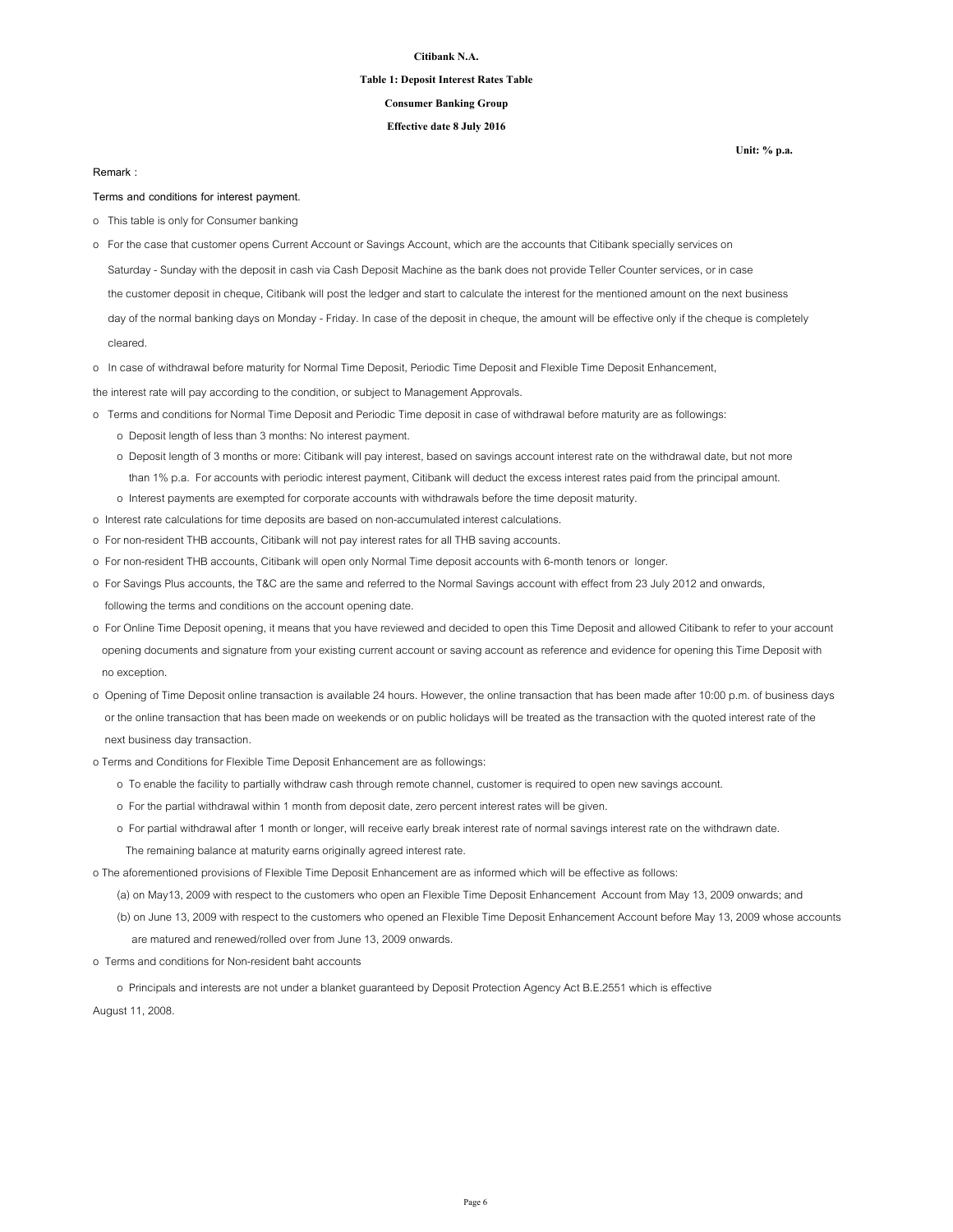#### **Table 1: Deposit Interest Rates Table**

### **Consumer Banking Group**

### **Effective date 8 July 2016**

**Unit: % p.a.**

#### **Remark :**

#### **Terms and conditions for Time deposit with Mutual Fund**

o New Citigold client refers to a customer who has never opened deposit and/or investment accounts with Citibank, opening Deposit and Investment Accounts with new funds and maintaining the outstanding balance for 3 million Baht or more, for 2 consecutive calendar months after the month which the balance requirement is met.

o Eligible for Citigold clients who have saving account or mutual fund account in Thailand.

o Eligible clients who participate in mutual fund product must not be US person.

o Eligible clients who participate in mutual fund product must have mailing address in Thailand.

o Opening deposit and investment accounts with new funds' refer to the source of funds to be deposited and/or invested must come from outside

the Bank only. Transfers between Citibank accounts are not eligible for this program.

o According to Citibank policy on termination of mutual fund subscription by credit card payment, payment of the mutual funds cannot be made via credit cards.

o Citibank Fund Risk Rating is according to Citi's standard and SEC's guidelines. Fund Risk Rating between Citibank and Fund House can be different.

o Citibank reserves its sole right to adjust, reduce or cancel any or all of the Incentive under this Promotion Program if the total amount of Incentive to be given to the customer, either by Citibank, the fund, the fund manager or any other related person, for each relevant transaction exceeds the 0.2% of the invested amount limit stipulated by the applicable laws or regulations.

o For Citigold client who also holds a joint banking account, the banking balance and monthly banking transactions, for the purpose of this promotion, will be calculated under the primary account holder of joint account.

o New Citigold client refers to a customer who has never opened deposit and/or investment accounts with Citibank, opening Time Deposit and Investment Accounts with new funds and maintaining the outstanding balance for 3 million Baht or more, for 3 months after the balance requirement is met.

o Eligible customer is required to invest minimum of 3,000,000 Baht (Three Million Baht) which the investment amount in the mutual fund/s is 50% of total investment amount (1,500,000 Baht) and time deposit minimum amount is required 50% from total investment (1,500,000 Baht).

o Opening time deposit and investment accounts with new funds' refer to the source of funds to be deposited and/or invested must come from outside the Bank only. Transfers between Citibank accounts are not eligible for this program.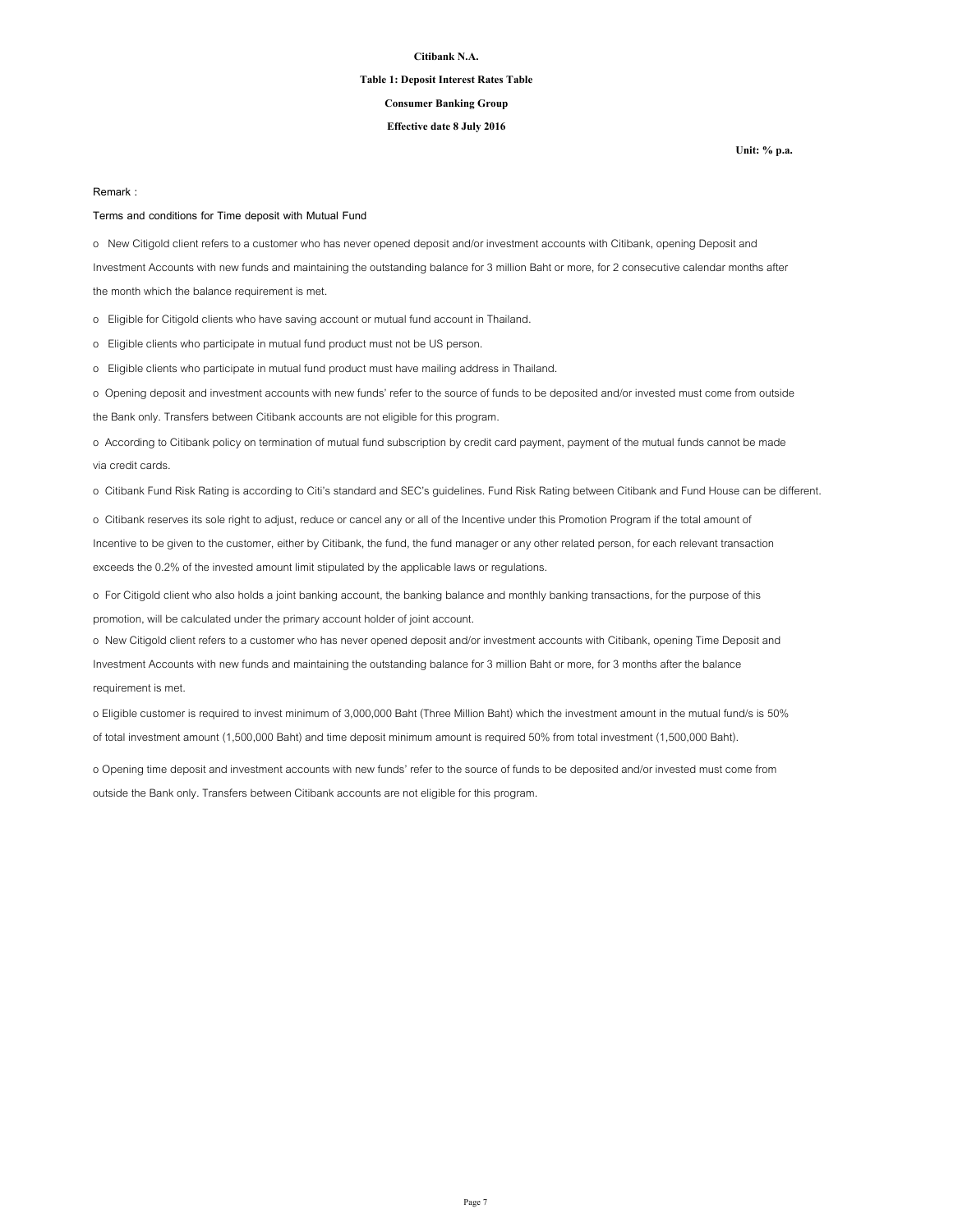#### **Table 1: Deposit Interest Rates Table**

**Consumer Banking Group**

### **Effective date 8 July 2016**

#### **Other Terms and Conditions**

1.Citigold customers are customers who have sum of Deposit and Investment balance 3 million baht and up. However, Citibank reserves the right to cancel Citigold membership in case that customers have total balance lower than 3 million baht for 12 consecutive months according to Citibank conditions. 2. Citi Priority customers are customers who have sum of Deposit and Investment balance 1 million baht and up. However, Citibank reserves the right to cancel Citi Priority membership in case that customers have total balance lower than 1 million baht for 12 consecutive months according to Citibank conditions. 3. Citibanking customers are customers who have sum of Deposit and Investment balance 100,000 baht and up. This includes all Citibank and Citigroup staff who have sum of Deposit and Investment balance less than 100,000 baht.

4. Corporate customers are corporate that open accounts with Consumer Banking Group and have sum of Deposit and Investment balance 100,000 baht and up.

5. All Citibank customers will be eligible for interest rate on this Interest Rates Table and will be eligible for additional special rate no more than 0.75% p.a. The special interest is subject to customer's asset under management amount and bank management approval. The mentioned special rate does not apply to auto rollover Time deposit and all types of Saving accounts.

6. Volume is total deposit balance of customers and their relatives on a same day.

7. Citibank may offer gifts to new customers and on the anniversary program. Annual gifts may be given to all existing customers who eligible to the program under terms and conditions which will be announced and informed to the customers accordingly.

8. Citibank reserves the right to change conditions and interest rates as appropriate which will be in line with economic situation. Citibank will announce for the changes accordingly.

**Authorized Signature…………………….**

**(Don Charnsupharindr ) SVP, Retail Banking Head Announcement date June 30, 2016**

#### **Unit: % p.a.**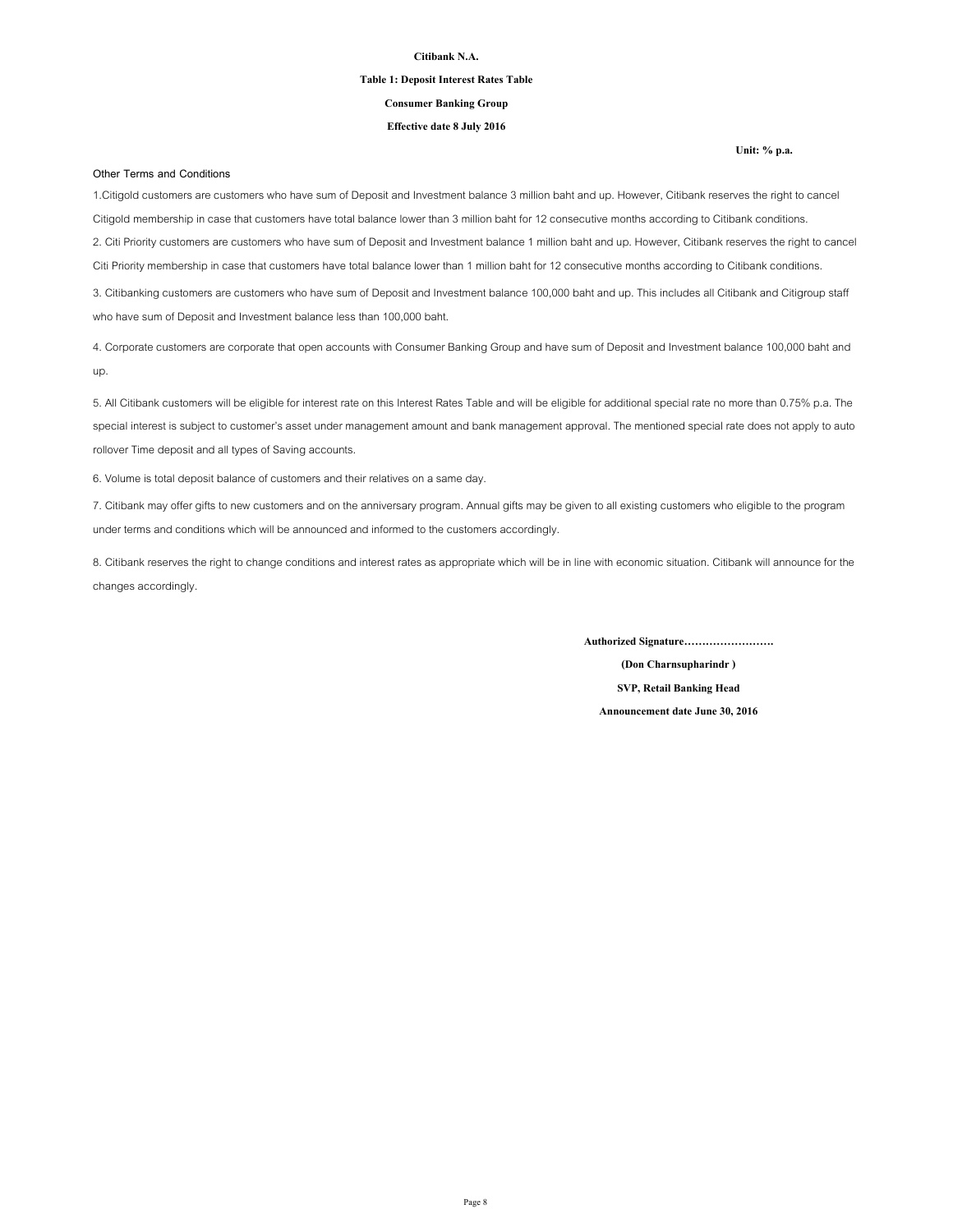| Citibank N.A.                                |                             |      |              |  |  |
|----------------------------------------------|-----------------------------|------|--------------|--|--|
| 1/<br><b>Table 2: Lending Interest Rates</b> |                             |      |              |  |  |
| <b>Consumer Banking Group</b>                |                             |      |              |  |  |
|                                              | Effective date 8 July 2016  |      |              |  |  |
|                                              |                             |      | Unit: % p.a. |  |  |
|                                              | A. Reference Interest Rates |      |              |  |  |
| 1. Minimum Loan Rate                         | <b>MLR</b>                  | 7.00 |              |  |  |
| 2. Minimum Overdraft Rate                    | <b>MOR</b>                  | N/A  |              |  |  |
| 3. Minimum Retail Rate                       | <b>MRR</b>                  | N/A  |              |  |  |
| 4. Others (Temporary Overdraft Rate)         |                             | 7.25 |              |  |  |
|                                              |                             |      | Unit: % p.a. |  |  |

| Unit: % p.a.                     |                                 |                                               |                                     |                                  |  |  |
|----------------------------------|---------------------------------|-----------------------------------------------|-------------------------------------|----------------------------------|--|--|
| <b>B. Maximum Interest Rates</b> |                                 |                                               |                                     |                                  |  |  |
| B(1) Consumer Loan               | <b>Personel Loan</b>            |                                               |                                     | <b>Overdraft with Collateral</b> |  |  |
|                                  | <b>With Collateral</b>          | <b>Without Collateral</b>                     | <b>Housing Loan</b>                 |                                  |  |  |
|                                  | MLR-0.50% $^{27}$ (Currently is | N/A                                           | MLR-0.50% $^{27}$ (Currently is     | 5.50                             |  |  |
| 5. Ceiling Rate                  | equal to $6.50\%$ )             |                                               | equal to $6.50\%$ )                 |                                  |  |  |
| 6. Maximum Default Interest Rate | $15.00^{4/}$                    | N/A                                           | $\overline{4}$<br>15.00             | N/A                              |  |  |
|                                  |                                 |                                               |                                     |                                  |  |  |
| B(2) Commercial Loan             | Overdraft                       | Short Term $\left(\leq 1$ Year) <sup>3/</sup> | Long Term $(>1$ Year) <sup>3/</sup> |                                  |  |  |
| 7. Ceiling Rate                  | N/A                             | 20.99                                         | 20.99                               |                                  |  |  |
| 8. Maximum Default Interest Rate | N/A                             | 20.99                                         | 20.99                               |                                  |  |  |

 **Remark:**

**1/ Exclude the type of credits in which BOT has stipulated the specific criteria.**

**2/ Ceiling rate for Housing Loan approved before year 2011 is 20.32%**

**3/ Product not being offered currently**

**4/ Maximum default interest rate for Housing Loan approved before year 2011 is 45.63%**

**Authorized Signature………………………………….**

 **(Don Charnsupharindr )**

 **SVP, Retail Banking Head**

**Announcement date June 30, 2016**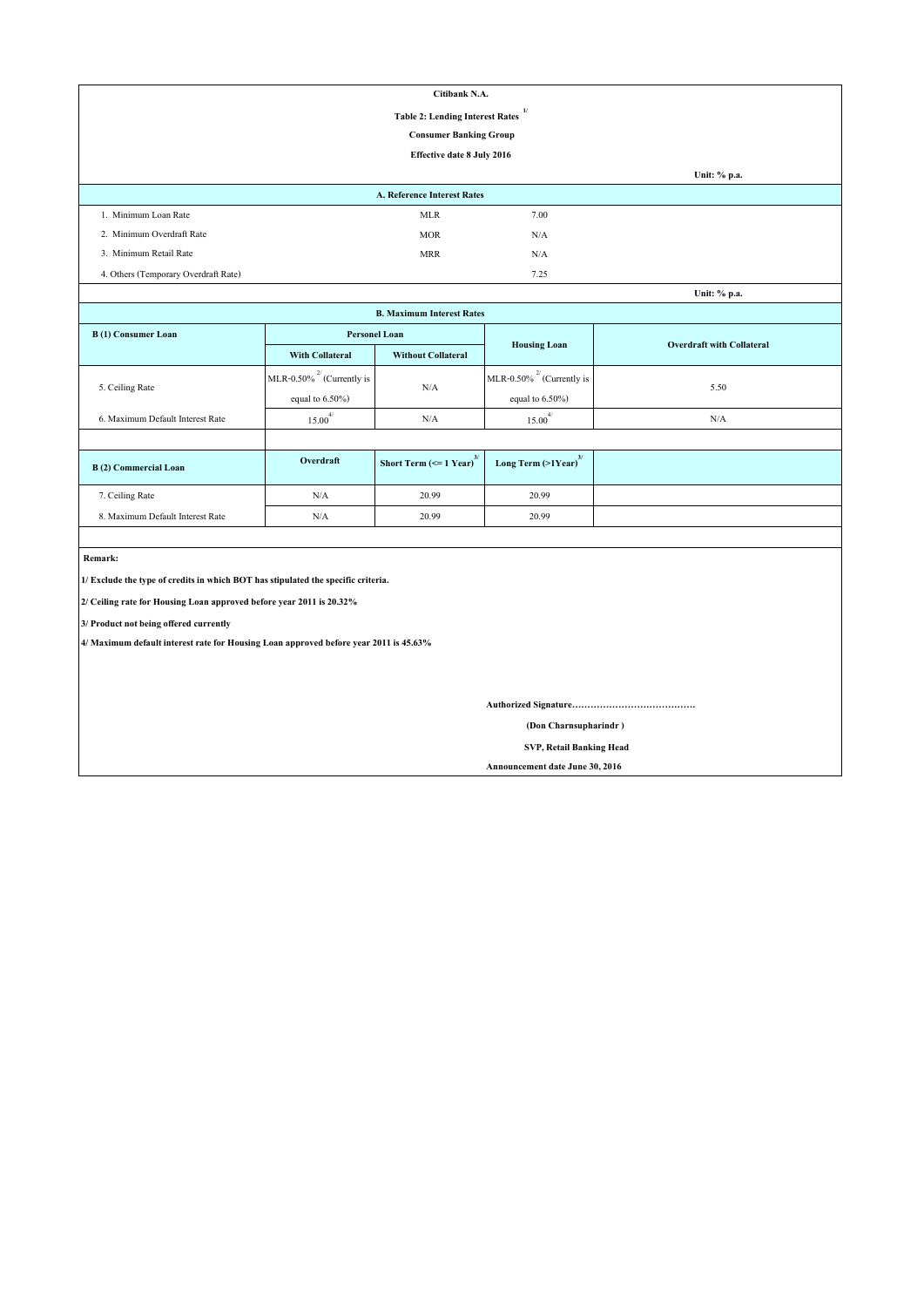| Citibank N.A.                                                                                            |                                                                                                 |                                                            |                                                               |           |  |  |
|----------------------------------------------------------------------------------------------------------|-------------------------------------------------------------------------------------------------|------------------------------------------------------------|---------------------------------------------------------------|-----------|--|--|
|                                                                                                          | Table 3: Fees/ Charges and Penalty Related to Deposit and Lending <sup>1/</sup> and Others Fees |                                                            |                                                               |           |  |  |
|                                                                                                          | <b>Consumer Banking Group</b>                                                                   |                                                            |                                                               |           |  |  |
|                                                                                                          |                                                                                                 | <b>Effective date 8 July 2016</b>                          |                                                               |           |  |  |
|                                                                                                          |                                                                                                 |                                                            |                                                               |           |  |  |
| A. Fee related to Deposit <sup>3/</sup>                                                                  |                                                                                                 | <b>Unit: THB</b>                                           | 4/<br>Remark                                                  |           |  |  |
|                                                                                                          |                                                                                                 |                                                            | Total average balance lower than 100,000 baht for Citibanking |           |  |  |
| 1. Below minimum balance account service fee                                                             |                                                                                                 | 100 THB/Account/month (Charges by Quarter) for Citibanking | customer                                                      |           |  |  |
| <b>B.</b> Fee related to Lending                                                                         |                                                                                                 | <b>Unit: THB</b>                                           |                                                               |           |  |  |
| B (1) Consumer Loan: Actual and reasonable expenses                                                      |                                                                                                 | Personal Loan                                              | <b>Housing Loan</b>                                           | Remark    |  |  |
|                                                                                                          | <b>With Collateral</b>                                                                          | <b>Without Collateral</b>                                  |                                                               |           |  |  |
| 1. Expenses paid to government authorities i.e.,                                                         |                                                                                                 |                                                            |                                                               |           |  |  |
|                                                                                                          | 0.05% of loan amount                                                                            |                                                            |                                                               |           |  |  |
| 1) Stamp duty                                                                                            | or maximum 10,000                                                                               | N/A                                                        | 0.05% of loan amount or maximum                               |           |  |  |
|                                                                                                          | baht                                                                                            |                                                            | 10,000 baht                                                   |           |  |  |
|                                                                                                          | 1% of the loaned                                                                                |                                                            |                                                               |           |  |  |
| 2) Mortgage Registration Fee                                                                             | amount or maximum                                                                               | N/A                                                        | 1% of the loaned amount or                                    |           |  |  |
|                                                                                                          |                                                                                                 |                                                            | maximum 200,000 baht                                          |           |  |  |
| 2. Expenses paid to the third or external parties i.e.,                                                  | 200,000 baht                                                                                    |                                                            |                                                               |           |  |  |
|                                                                                                          |                                                                                                 |                                                            |                                                               |           |  |  |
| In general case<br>1) Credit Bureau search fee                                                           | N/A                                                                                             | N/A                                                        | N/A                                                           |           |  |  |
|                                                                                                          |                                                                                                 |                                                            |                                                               |           |  |  |
| 2) Collateral Appraisal expenses                                                                         | Maximum 4,000 baht                                                                              | N/A                                                        | Maximum 4,000 baht                                            |           |  |  |
| 3) Insurance premium                                                                                     | Rate subject to                                                                                 | N/A                                                        | Rate subject to insurance company                             |           |  |  |
|                                                                                                          | insurance company                                                                               |                                                            |                                                               |           |  |  |
| 4) Payment fee through other counters/ channels<br>(Bangkok Metropolitan area and Greater bangkok charge |                                                                                                 | N/A                                                        |                                                               |           |  |  |
| per transaction / upcountry charge per transaction (actual                                               |                                                                                                 |                                                            |                                                               |           |  |  |
| أأأمغمت                                                                                                  |                                                                                                 |                                                            |                                                               |           |  |  |
| Citibank N.A.                                                                                            | Free                                                                                            |                                                            | Free                                                          |           |  |  |
| <b>Bangkok Bank</b>                                                                                      | 20 THB/ 35 THB                                                                                  |                                                            | 20 THB/ 35 THB                                                |           |  |  |
| Thai Military Bank                                                                                       | 20 THB/ 35 THB                                                                                  |                                                            | 20 THB/ 35 THB                                                |           |  |  |
| Bank of Ayudhya                                                                                          | 20 THB/ 35 THB                                                                                  |                                                            | 20 THB/ 35 THB                                                |           |  |  |
| Krung Thai Bank                                                                                          | 25 THB/ 25 THB                                                                                  |                                                            | 25 THB/ 25 THB                                                |           |  |  |
| Kasikorn Bank                                                                                            | 25 THB/ 35 THB                                                                                  |                                                            | 25 THB/ 35 THB                                                |           |  |  |
| Siam Commercial Bank                                                                                     | 25 THB/ 40 THB                                                                                  |                                                            | 25 THB/ 40 THB                                                |           |  |  |
| In default case                                                                                          |                                                                                                 |                                                            |                                                               |           |  |  |
| 1) Returned Cheque fee (other commercial banks)                                                          | N/A                                                                                             | N/A                                                        | N/A                                                           |           |  |  |
| 2) Fee for insufficient fund (In case of payment by debiting                                             | N/A                                                                                             | N/A                                                        | N/A                                                           |           |  |  |
| from the account of other commercial banks)                                                              |                                                                                                 |                                                            |                                                               |           |  |  |
| 3) Debt Collection Expenses $2/$                                                                         | 120 baht/billing cycle                                                                          | $\rm N/A$                                                  | 120 baht/billing cycle                                        |           |  |  |
| 3. Operating cost of commercial bank                                                                     |                                                                                                 |                                                            |                                                               |           |  |  |
| In general case                                                                                          |                                                                                                 |                                                            |                                                               |           |  |  |
| 1) Collateral Appraisal expenses                                                                         | N/A                                                                                             | N/A                                                        | N/A                                                           |           |  |  |
| 2) Fee for a new statement requested (for the second copy                                                |                                                                                                 |                                                            |                                                               |           |  |  |
| or more)                                                                                                 | N/A                                                                                             | N/A                                                        | N/A                                                           |           |  |  |
| 3) Loan processing fee                                                                                   | Free                                                                                            | N/A                                                        | Free                                                          |           |  |  |
| In default case                                                                                          |                                                                                                 |                                                            |                                                               |           |  |  |
| 3) Debt Collection Expenses                                                                              | N/A                                                                                             | N/A                                                        | N/A                                                           |           |  |  |
| B(2) Commerical Loan: Actual and reasonable expense                                                      |                                                                                                 | Overdraft                                                  |                                                               | Remark    |  |  |
| 1. N/A                                                                                                   |                                                                                                 | $\rm N/A$                                                  |                                                               | $\rm N/A$ |  |  |
|                                                                                                          |                                                                                                 |                                                            |                                                               |           |  |  |